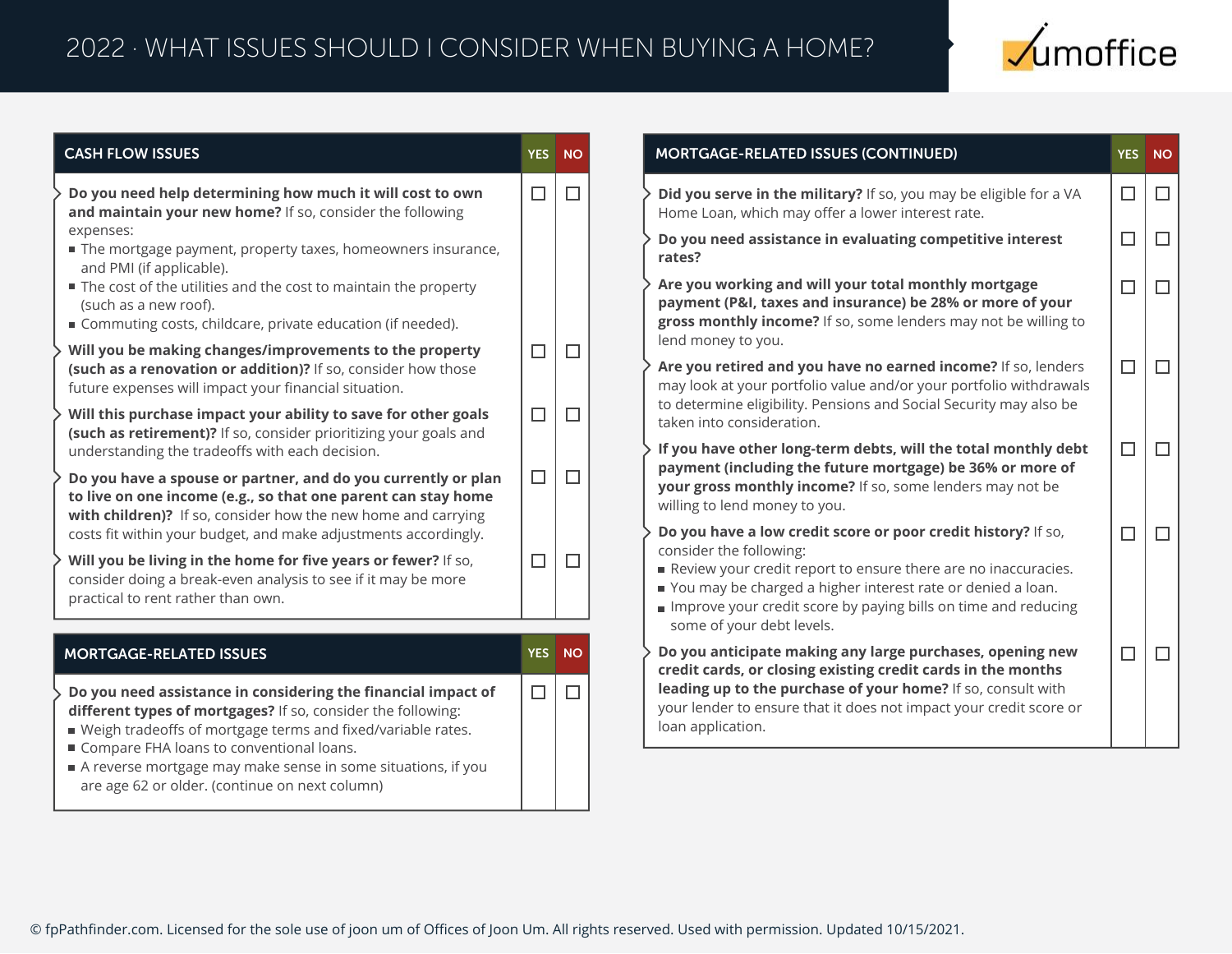

| <b>DOWN PAYMENT &amp; CLOSING-RELATED ISSUES</b>                                                                                                                                                                                                                                                                                                                                                                                                                                                                                                                                                                                                                                   | <b>YES</b> | <b>NO</b> |
|------------------------------------------------------------------------------------------------------------------------------------------------------------------------------------------------------------------------------------------------------------------------------------------------------------------------------------------------------------------------------------------------------------------------------------------------------------------------------------------------------------------------------------------------------------------------------------------------------------------------------------------------------------------------------------|------------|-----------|
| Do you need help determining closing-related costs (e.g.,<br>appraisals, loan origination fees, processing fees, points,<br>attorney fees)?                                                                                                                                                                                                                                                                                                                                                                                                                                                                                                                                        | П          | П         |
| Do you need assistance in determining how much of a down<br>payment should be made? If so, consider the following:<br>■ Compare how different loan amounts impact your cash flow.<br>If you are applying for a conventional loan and put less than 20%<br>down, you may be subject to private mortgage insurance.<br>Review your emergency fund to ensure that you will have<br>adequate liquidity.                                                                                                                                                                                                                                                                                | П          | $\Box$    |
| Do you lack liquidity and need assistance in determining how<br>to fund the down payment? If so, consider the following:<br>If you have a Roth IRA, contributions can be withdrawn without<br>penalty at any time, and \$10,000 of earnings can be removed<br>without penalty or tax for first time home purchases, as long as<br>the Roth account has been opened for at least five years (per<br>person limit).<br>If you have a traditional IRA, \$10,000 can be withdrawn<br>penalty-free for first time home purchases. However, income<br>taxes still apply.<br>If you have a 401(k), some plans have loan provisions.<br>Down payment assistance programs may be available. |            | П         |
| <b>TAX PLANNING ISSUES</b>                                                                                                                                                                                                                                                                                                                                                                                                                                                                                                                                                                                                                                                         | <b>YES</b> | <b>NO</b> |
| Will property and state income taxes exceed \$10,000? If so, you<br>will not be able to deduct any amount over \$10,000.                                                                                                                                                                                                                                                                                                                                                                                                                                                                                                                                                           | П          | П         |
| Will the mortgage debt exceed \$750,000? If so, you will not be<br>able to deduct the interest on the debt exceeding \$750,000.                                                                                                                                                                                                                                                                                                                                                                                                                                                                                                                                                    | П          | П         |
| Will you use part of your home for the principal place of your<br><b>business?</b> If so, consider the home office deductions. Office space<br>must be used exclusively for business purposes.                                                                                                                                                                                                                                                                                                                                                                                                                                                                                     | П          | П         |
| Do you plan on making improvements to the property? If so,<br>consider tracking the cost of improvements, as they can be added to<br>the cost basis, reducing gains if you eventually sell your home.                                                                                                                                                                                                                                                                                                                                                                                                                                                                              | $\Box$     | П         |

| <b>ESTATE PLANNING ISSUES</b>                                                                                                                                                                                                                                                             |            |           |  |
|-------------------------------------------------------------------------------------------------------------------------------------------------------------------------------------------------------------------------------------------------------------------------------------------|------------|-----------|--|
| Should the home be owned by one spouse or owned by a trust?<br>If so, consider the following:<br>Trusts can avoid probate, which may be especially important for<br>properties that are located in a different state than residency.<br>Some states allow a Transfer on Death (TOD) deed. |            |           |  |
| Will this purchase require you to update your estate plan?                                                                                                                                                                                                                                |            |           |  |
| <b>OTHER ISSUES</b>                                                                                                                                                                                                                                                                       | <b>YES</b> | <b>NO</b> |  |
| Is this a second home or a rental property? If so, consider how<br>it should be titled, any potential liabilities, and the possible use of<br>an LLC.                                                                                                                                     |            |           |  |
| Will your need for life insurance change in light of a new<br>mortgage?                                                                                                                                                                                                                   |            |           |  |
| Will you need to review your home and auto policy? There may<br>be cost savings by bundling with one carrier.                                                                                                                                                                             |            |           |  |
| Will you need an umbrella policy or need to increase the limits<br>if one is already owned?                                                                                                                                                                                               |            |           |  |
| Are there any state-specific issues that should be considered?<br>If so, some states offer state tax benefits for homeowners.                                                                                                                                                             |            |           |  |
| Is this home purchase a result of an employment change? If so,<br>you may be eligible for relocation assistance from your employer.                                                                                                                                                       |            |           |  |

© fpPathfinder.com. Licensed for the sole use of joon um of Offices of Joon Um. All rights reserved. Used with permission. Updated 10/15/2021.